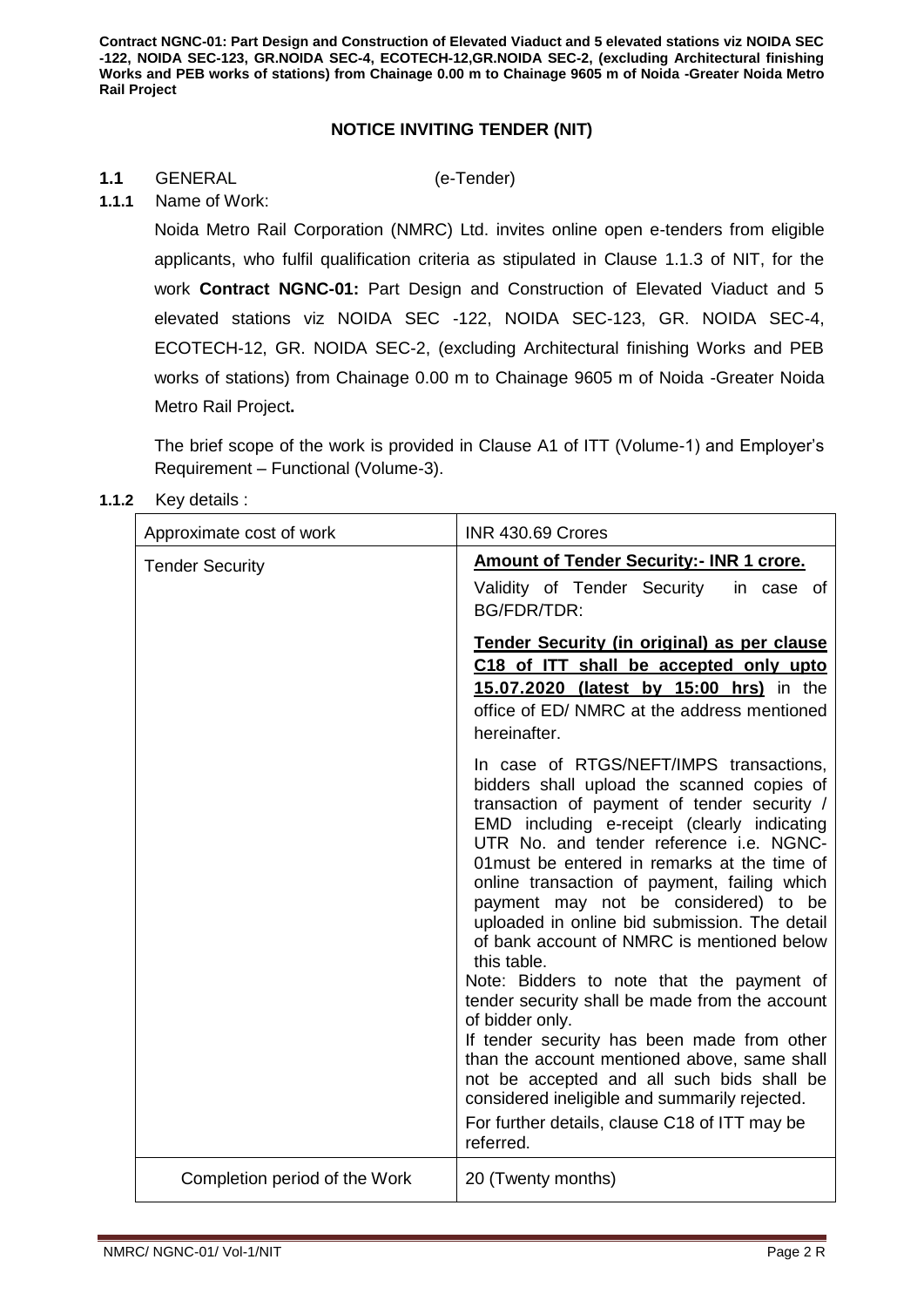| Tender documents on sale                                                                                                                                                                 | 28.05.2020 (from<br>From<br>09:00<br>hrs)<br>to<br>15.07.2020 (up to 15:00hrs) on e-tendering<br>website http://etender.up.nic.in.                                                                                                                                                                                                                                                                                                                                                                                                                                                                                                                                                           |  |  |  |  |
|------------------------------------------------------------------------------------------------------------------------------------------------------------------------------------------|----------------------------------------------------------------------------------------------------------------------------------------------------------------------------------------------------------------------------------------------------------------------------------------------------------------------------------------------------------------------------------------------------------------------------------------------------------------------------------------------------------------------------------------------------------------------------------------------------------------------------------------------------------------------------------------------|--|--|--|--|
|                                                                                                                                                                                          | Tender document can only be obtained online                                                                                                                                                                                                                                                                                                                                                                                                                                                                                                                                                                                                                                                  |  |  |  |  |
|                                                                                                                                                                                          | registration<br>of tenderer<br>after<br>the<br>on                                                                                                                                                                                                                                                                                                                                                                                                                                                                                                                                                                                                                                            |  |  |  |  |
|                                                                                                                                                                                          | website http://etender.up.nic.in.<br>For                                                                                                                                                                                                                                                                                                                                                                                                                                                                                                                                                                                                                                                     |  |  |  |  |
|                                                                                                                                                                                          | further information in this regard bidders are                                                                                                                                                                                                                                                                                                                                                                                                                                                                                                                                                                                                                                               |  |  |  |  |
| Cost of Tender documents                                                                                                                                                                 | advised to contact on 0120-4344483/84<br>INR 23,600/- (inclusive of 18% GST) Non-                                                                                                                                                                                                                                                                                                                                                                                                                                                                                                                                                                                                            |  |  |  |  |
|                                                                                                                                                                                          | Refundable                                                                                                                                                                                                                                                                                                                                                                                                                                                                                                                                                                                                                                                                                   |  |  |  |  |
|                                                                                                                                                                                          | (Payment of tender document cost/ tender fee<br>is to be made only by RTGS, NEFT & IMPS.<br>No other mode of payment will be accepted.<br>The details of bank account of NMRC are<br>mentioned below. The bidders are required to<br>upload scanned copies of transaction of<br>payment of tender document cost/ tender fee<br>including e-receipt (clearly indicating UTR No.<br>& tender reference i.e. NGNC-01must be<br>entered in the remarks at the time of online<br>transaction of payment, failing which payment<br>may not be considered) at the time of online bid<br>submission).<br>(Copy of GST registration no to be provided<br>along with Tender document cost/ tender fee) |  |  |  |  |
|                                                                                                                                                                                          | 11.6.2020 upto 17:00 hrs.                                                                                                                                                                                                                                                                                                                                                                                                                                                                                                                                                                                                                                                                    |  |  |  |  |
| Last date of Seeking Clarifications                                                                                                                                                      | Queries/clarifications from bidders after due<br>date and time shall not be acknowledged.                                                                                                                                                                                                                                                                                                                                                                                                                                                                                                                                                                                                    |  |  |  |  |
| Pre-bid Meeting                                                                                                                                                                          | 10.06.2020 at 11:00 hrs.                                                                                                                                                                                                                                                                                                                                                                                                                                                                                                                                                                                                                                                                     |  |  |  |  |
| Last date of issuing addendum                                                                                                                                                            | 23.06.2020                                                                                                                                                                                                                                                                                                                                                                                                                                                                                                                                                                                                                                                                                   |  |  |  |  |
| Date & time of Submission of Tender                                                                                                                                                      | Tender submission start date: 28.05.2020 (0900                                                                                                                                                                                                                                                                                                                                                                                                                                                                                                                                                                                                                                               |  |  |  |  |
| online                                                                                                                                                                                   | hrs).                                                                                                                                                                                                                                                                                                                                                                                                                                                                                                                                                                                                                                                                                        |  |  |  |  |
|                                                                                                                                                                                          | Tender submission end date: 15.07.2020 (15:00                                                                                                                                                                                                                                                                                                                                                                                                                                                                                                                                                                                                                                                |  |  |  |  |
|                                                                                                                                                                                          | <u>hrs).</u>                                                                                                                                                                                                                                                                                                                                                                                                                                                                                                                                                                                                                                                                                 |  |  |  |  |
| Date & time of opening of Tender online                                                                                                                                                  | 15.07.2020 at 15:30 hrs.                                                                                                                                                                                                                                                                                                                                                                                                                                                                                                                                                                                                                                                                     |  |  |  |  |
| Authority for purchase of tender<br>documents (in case of physical<br>tenders), seeking clarifications and<br>submission of<br>completed tender<br>documents<br>Place of pre-bid meeting | GM (Technical)<br>Noida Metro Rail Corporation,<br>Block-III, 3rd Floor, Ganga Shopping Complex,<br>Sector-29, Noida 201301<br>Email: nmrcnoida@gmail.com<br>Website: www.nmrcnoida.com                                                                                                                                                                                                                                                                                                                                                                                                                                                                                                      |  |  |  |  |

To facilitate payment of Tender Fee and Tender Security through RTGS, NEFT & IMPS, the details of bank account of NMRC is mentioned below: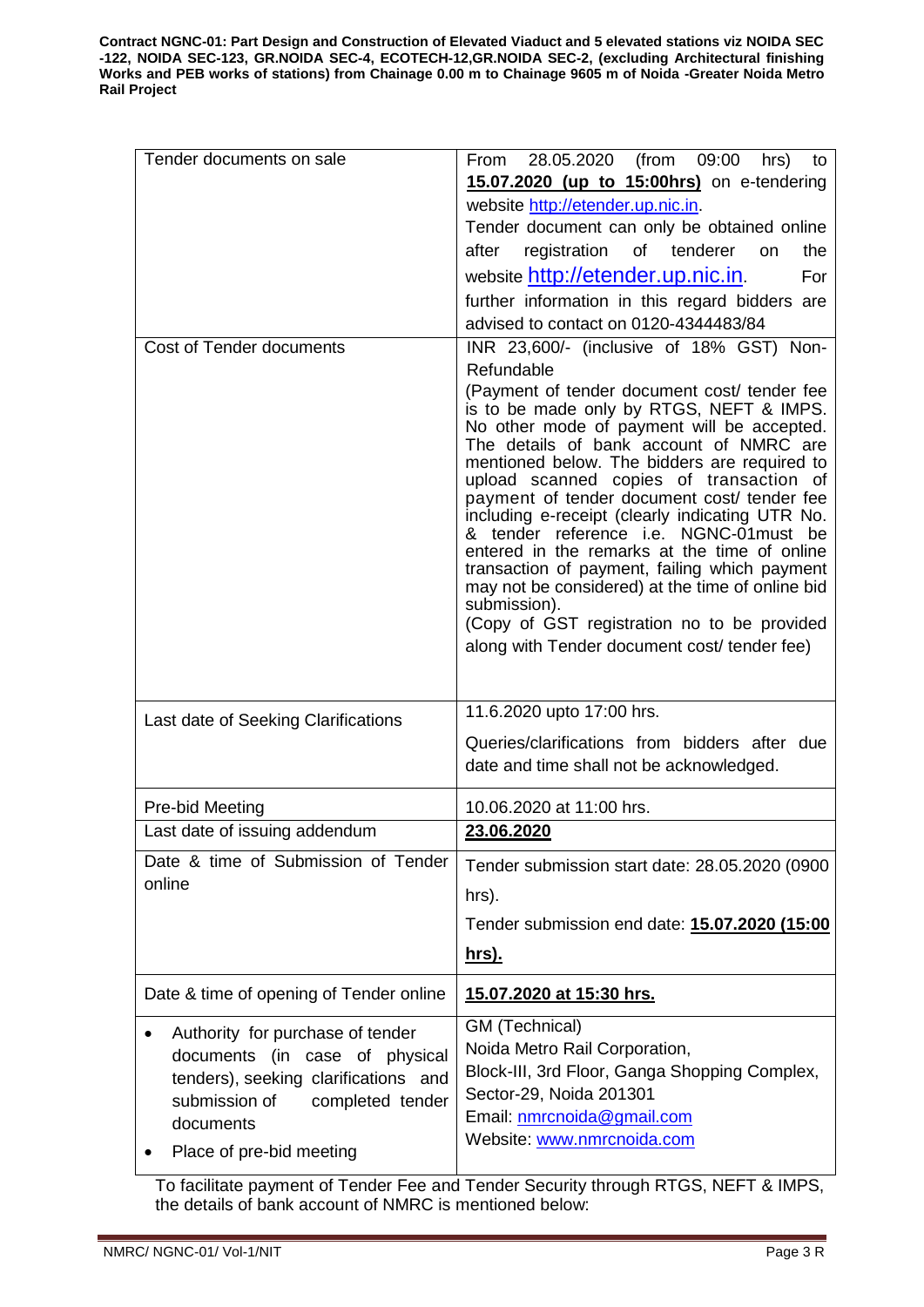- iii. In case such lowest eligible local supplier fails to match the L1 price, the local supplier with the next higher bid within the margin of purchase preference shall be invited to match the L1 price and so on and contract shall be awarded accordingly.
- iv. In case none of the local suppliers within the margin of purchase preference matches the L1 price, then the contract may be awarded to the L1 bidder.
	- **d)** Minimum local content and verification of local content:
	- i. The local supplier at the time of tender shall be required to provide self-certification that the item offered meets the minimum local content and shall give details of the location(s) at which the local value addition is made.
	- ii. In case of procurement for a value in excess of Rs. 10 crores, the local supplier shall be required to provide a certificate from the statutory auditor or cost auditor of the company or from a practising cost accountant or practising chartered accountant giving the percentage of local content.
	- iii. If any false declaration regarding local content is found, the company shall be debarred for a period of three years from participating in tenders of all metro rail companies.
	- iv. Supplier/bidder shall give the details of the local content in a format attached as Appendix-23 and Appendix-24 of FOT duly filled to be uploaded along with the technical bid. In case, bidder do not upload Appendix-23 and Appendix-24 of FOT duly filled along with their technical bid, local content shall be considered as 'Nil' in tender evaluation.
- 1.1.3.2 Minimum Eligibility Criteria:
- **A. Work Experience**: The tenderers will be qualified only if they have successfully completed work(s), completion date(s) of which falling during last seven years ending last day of the month previous to the month of tender submission as given below**:**
	- (i) At least One **"similar works" \***each of value of **INR 344.55 crore** or more.

## **OR**

**(ii)** Two **"similar works" \***each of value of **INR 215.35 crore** or more.

**OR**

**(iii)**Three **"similar works" \***each of value of **INR 172.28 crore** or more.

 **\*"Similar works" for this contract shall be "Part Design and Construction of Metro Elevated Viaduct (which may include station along with viaduct) /Bridge /Flyover (excluding approaches & embankments) having a pre-stressed concrete superstructure".**

Notes:

a) **The tenderer shall submit details of works executed by them in the Performa of Appendix-17 & 17A of FOT for the works to be considered for qualification of work experience criteria. Documentary proof of completion certificates from client clearly indicating the nature/scope of work, actual completion cost and actual date of completion for such work should be submitted. The offers submitted without this documentary proof shall not be evaluated. In case the work is**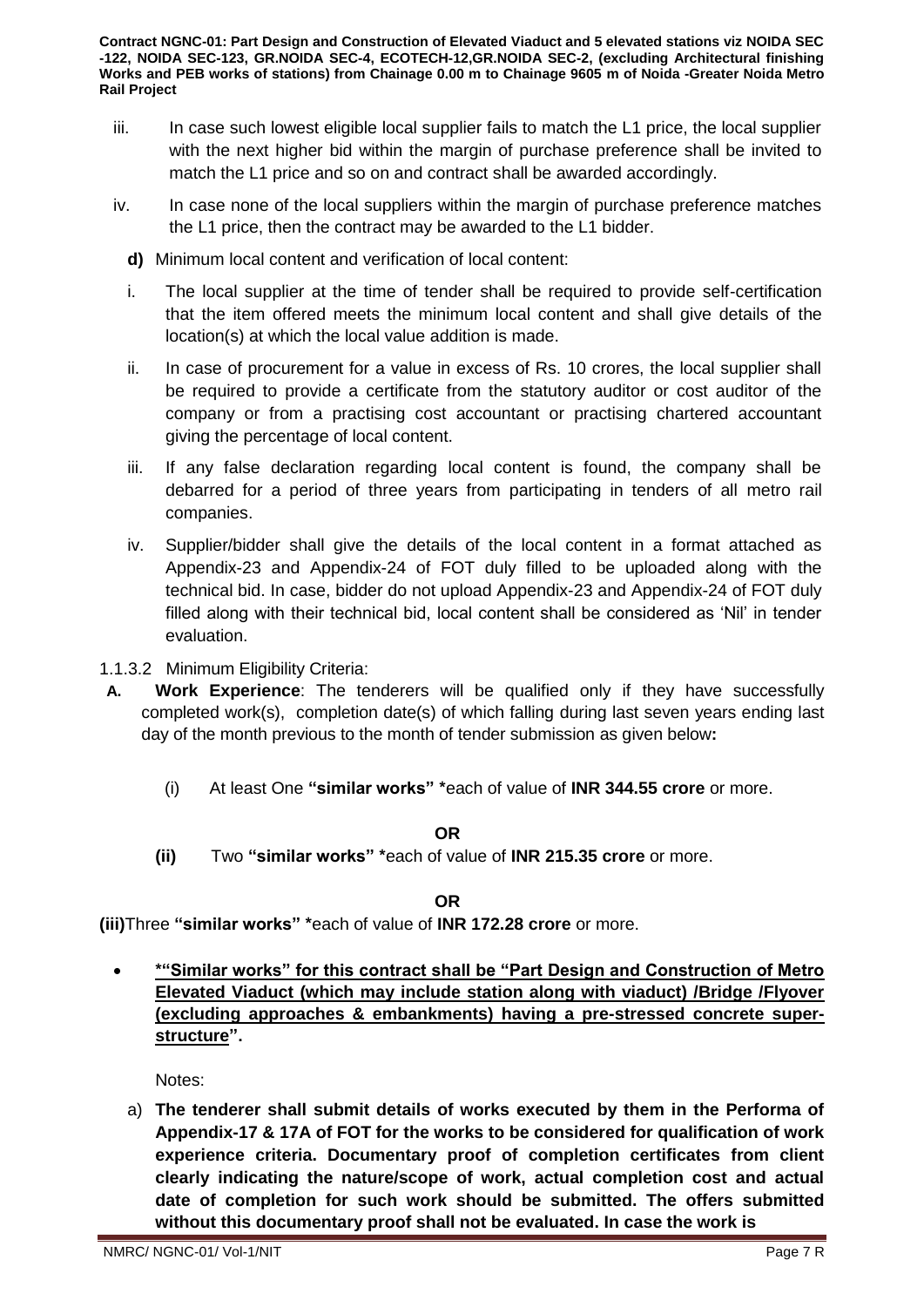**executed for private client, copy of work order, bill of quantities, bill wise details of payment received certified by C.A., T.D.S certificates for all payments received and copy of final/last bill paid by client shall also be submitted.**

- a) Value of successfully completed portion of any ongoing work up to last day of the month previous to the month of tender submission will also be considered for qualification of work experience criteria.
- b) **For completed works, value of work done shall be updated to last day of the month previous to the month of tender submission price level assuming 5% inflation for Indian Rupees every year and 2% for foreign currency portions per year. The exchange rate of foreign currency shall be applicable 28 days before the submission date of tender.**
- c) If the above work(s) (i.e. "**Construction of Viaduct (which may include station along with viaduct) /Bridge /Flyover (excluding approaches & embankments) having a pre-stressed concrete super-structure**" comprise other works, then client's certificate clearly indicating the amount of work done in respect of the "similar work" shall be furnished by the tenderer in support of work experience along-with their tender submissions.
- d) Only work experience certificate having stamp of Name and Designation of officer along with the Name of client shall be considered for evaluation. However, if any work experience certificate has been issued prior to 27.05.2020, same shall be considered for evaluation even if it is not stamped.
- e) **If the qualifying work(s) were done by a contractor in JV/consortium having different constituents (consists of other than Indian Contractor or consists of Indian Contractor with less than 26% share), then the value of work as per their percentage participation in such JV/Consortium shall be considered, but in case if the qualifying work(s) were done by them in JV/consortium having different constituents (consist of Indian contractor with 26% or more participation), then the value of work as per Indian contractor' s percentage participation in such JV/Consortium shall be taken Two times subject to the Maximum of 100% for the consideration of value of the work for similar Work experience.**
- **B. Financial Standing:** The tenderers will be qualified only if they have minimum financial capabilities as below:
	- (i) **T1 – Liquidity:** It is necessary that the firm can withstand cash flow that the contract will require until payments received from the Employer. Liquidity therefore becomes an important consideration.

This shall be seen from the balance sheets and/or from the banking reference. Net current assets and/or documents including banking reference (as per proforma given in Annexure-8 of ITT), should show that the applicant has access to or has available liquid assets, lines of credit and other financial means to meet cash flow of **INR 36.91crores** for this contract, net of applicant's commitments for other Contracts. Banking reference should contain in clear terms the amount that bank will be in a position to lend for this work to the applicant/member of the Joint Venture/Consortium. In case the Net Current Assets (as seen from the Balance Sheets) are negative, only the Banking references will be considered. Otherwise the aggregate of the Net Current Assets and submitted Banking references will be considered for working out the Liquidity.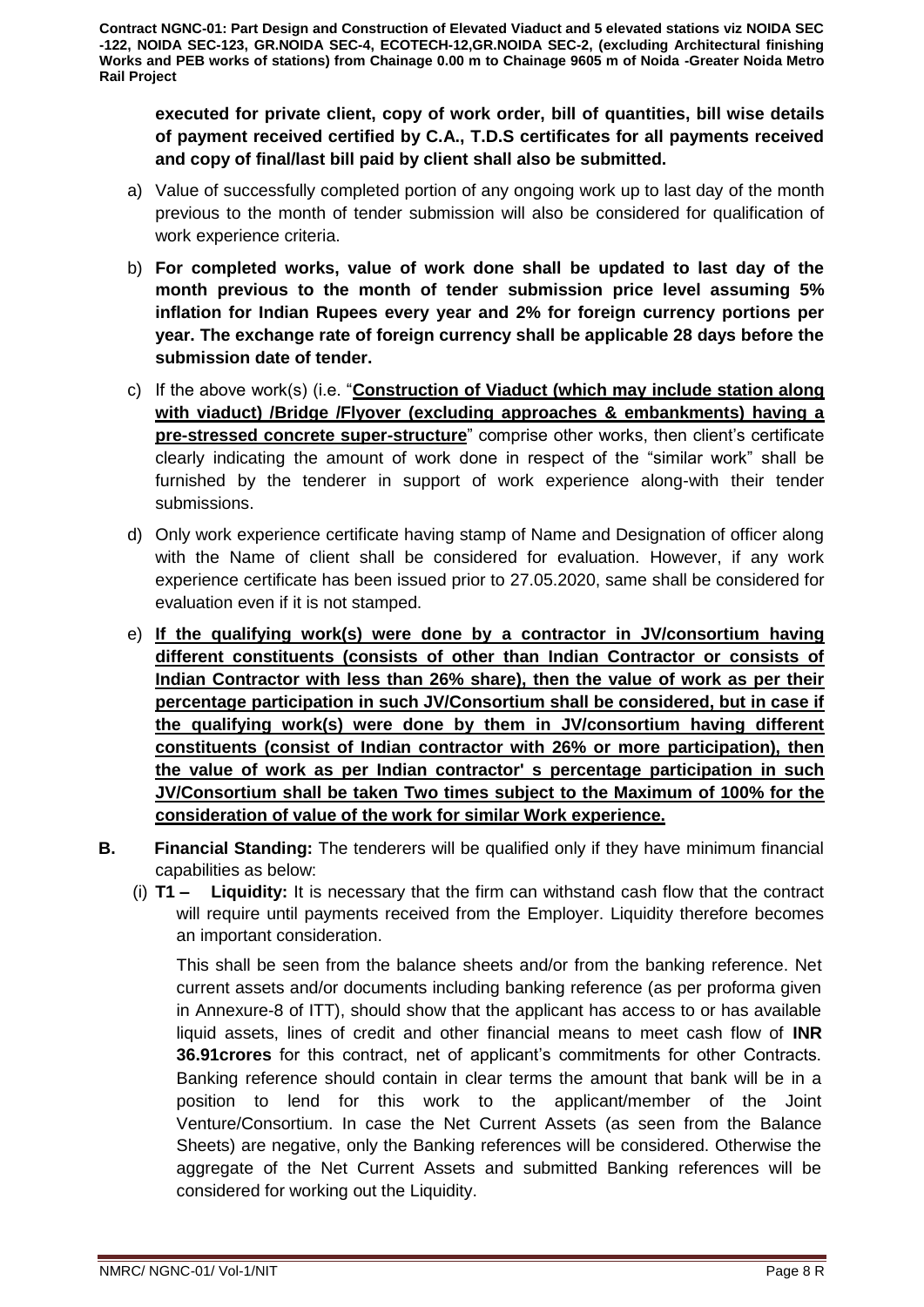> The banking reference should be from a Scheduled Bank in India or (in case of foreign parties) from an international bank of repute acceptable to NMRC and it should not be more than 3 months old as on date of submission of bids.

(ii) **T2 - Profitability:** Profit before Tax should be **Positive in at least 2 (two) years**, out of the last five audited financial years.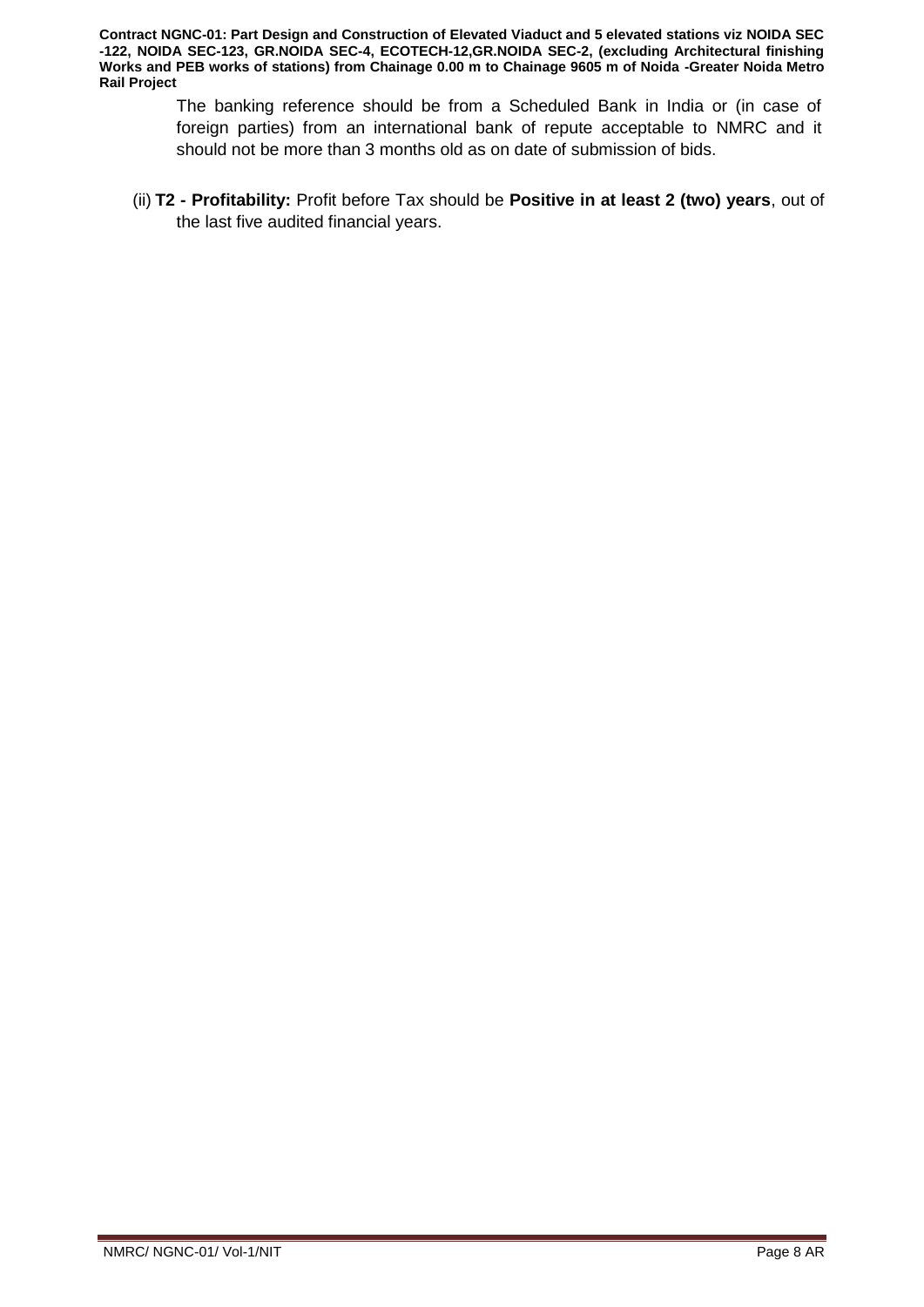### **FORM OF TENDER- Appendix- 19A**

#### **(Undertaking as per clause 1.1.3.1v(c) of NIT)**

(i) We do hereby undertake that following is the list of all the on-going Civil Engineering works awarded by NMRC/ any other Metro Organisation (100% owned by Govt.) of value more than 40% of NIT cost of work and the list of completed Civil Engineering Works awarded by NMRC/ any other Metro Organisation (100% owned by Govt.) within last one year (from the last day of the previous month of tender submission) of value more than 40% of NIT cost of work.

**Applicant's legal name ………………………… Date……………………………….** 

**JV/Consortium Member's legal name…………....... Page ……….. Of……….. Pages**

| S.no.         | Contract<br><b>No. &amp;</b><br>Name of<br><b>Work</b> | Name of<br><b>Employer</b><br>/ Client | Name of the<br>contractor including<br>constituent<br>members in case of<br><b>JV/Consortium</b> | <b>Performance of</b><br>work.    | <b>Performance</b><br>based on                          |  |
|---------------|--------------------------------------------------------|----------------------------------------|--------------------------------------------------------------------------------------------------|-----------------------------------|---------------------------------------------------------|--|
|               |                                                        |                                        |                                                                                                  | * Satisfactory/<br>unsatisfactory | *Client's<br>certificate/<br>Undertaking by<br>tenderer |  |
|               |                                                        |                                        |                                                                                                  |                                   |                                                         |  |
| $\mathcal{P}$ |                                                        |                                        |                                                                                                  |                                   |                                                         |  |
|               | Add required number of rows                            |                                        |                                                                                                  |                                   |                                                         |  |

Strikethrough whichever is not applicable.

(ii) We also do hereby undertake that the performance of works has been indicated above for all the works which are either based on client/Employer certificate or our undertaking. We also understand that NMRC at its sole discretion may get performance of any such work, for which undertaking of satisfactory performance has been given by us, directly from the Client / Employer for the Works listed above and if performance from Client / Employer for such work is found to be unsatisfactory, we shall be considered non-complaint to the tender condition.

### **Note:**

- a) The tenderer may either submit satisfactory performance Certificate issued by the Client / Employer for the works or give an undertaking regarding satisfactory performance of the work with respect to completion of work/execution of work (for on-going works) failing which their tender submission shall not be evaluated and the tenderer shall be considered nonresponsive and non-compliant to the tender conditions. In case of non submission of either satisfactory performance Certificate from Client / Employer or undertaking of satisfactory performance of any of the above work, the performance of such work shall be treated as unsatisfactory while evaluating the overall performance of tenderer in terms of Note (b) below.
- b) If the tenderer has reported four or less number of works in the Appendix 19A then there should not be any unsatisfactory performance in any of the works of tenderer. Otherwise, the tenderer shall be considered ineligible for participating in tender process. In other cases, if the Overall